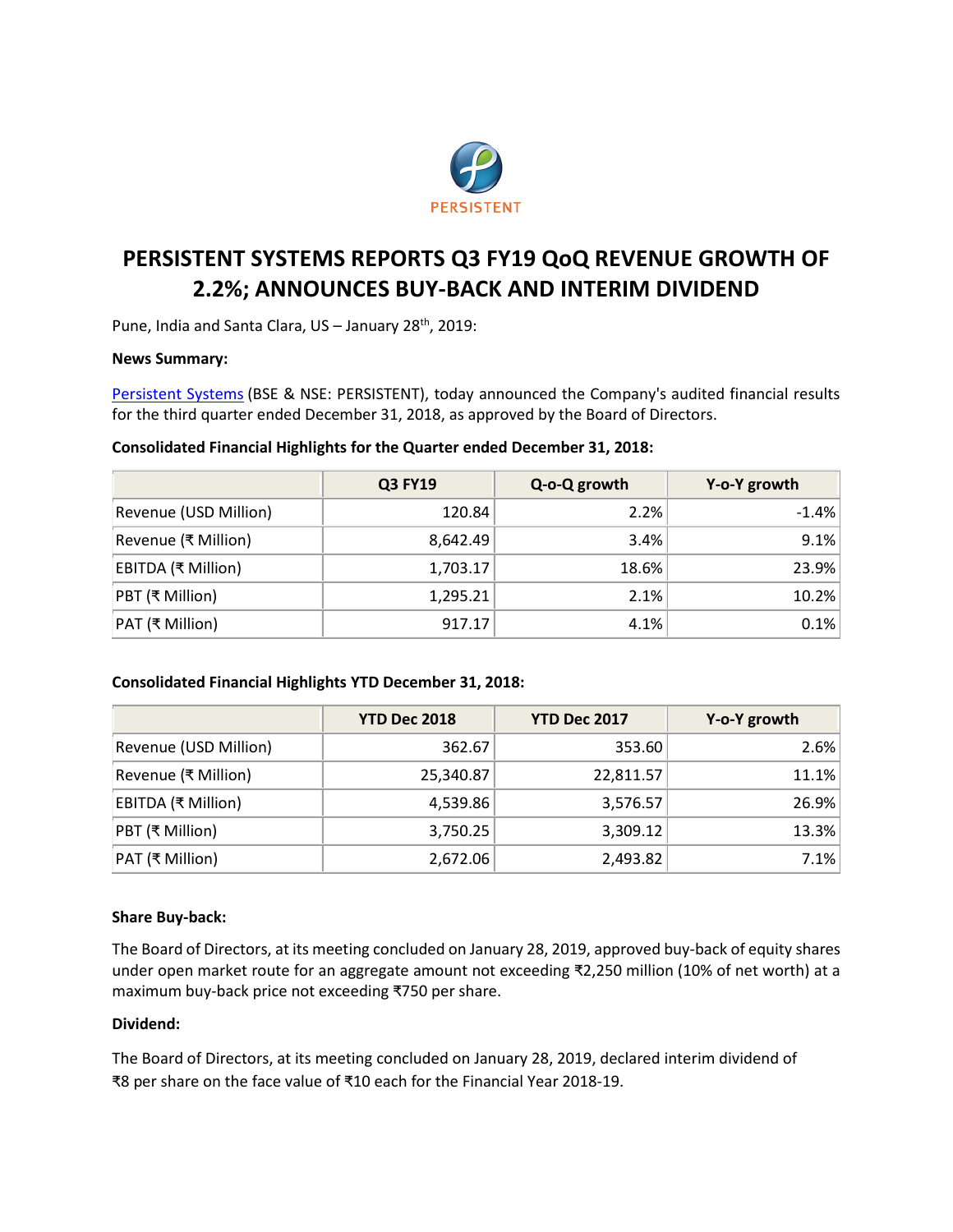# **Dr. Anand Deshpande, Chairman and Managing Director, Persistent Systems:**

Our teams continue to leverage our Software 4.0 offering for incremental and iterative development. Enterprises are integrating applications through APIs by bringing internal data, external data and events together, building insights that are actionable. Machine Learning has become mainstream as customers move beyond dashboards to task centric actionable insights that are embedding Intelligence in applications. Businesses continue to march on their journey to become software driven which is helping us win customers.

Riding high on the splendid response from last year's Smart India Hackathon, the third edition has been launched, with the finale for the Software edition slated for March 2019. We hope this movement continues to provide students a platform to harness the true potential of technology for nation-building.

# **Highlights and Recognition:**

- Persistent S[ystems' IoT Leadership recognized](https://www.persistent.com/media/press-releases/persistent-systems-iot-leadership-recognized-once-again-in-zinnov-zones-2018-iot-technology-services-report/) in 'Zinnov Zones 2018 IoT Technology & Services Report' for third [consecutive year](https://www.persistent.com/media/press-releases/persistent-systems-iot-leadership-recognized-once-again-in-zinnov-zones-2018-iot-technology-services-report/)
- [Persistent Systems continues to be among the Leading Companies in 'Zinnov Zones 2018 –](https://www.persistent.com/media/press-releases/persistent-systems-continues-to-be-among-the-leading-companies-in-zinnov-zones-2018-erd-services-report/) ER&D [Services'](https://www.persistent.com/media/press-releases/persistent-systems-continues-to-be-among-the-leading-companies-in-zinnov-zones-2018-erd-services-report/)
- [Persistent Systems featured in IDC Vendor Profile "Persistent Systems: Product Engineering and](https://www.persistent.com/product-engineering-and-operational-technology-services-profile-by-idc/)  [Operational Technology Services Profile](https://www.persistent.com/product-engineering-and-operational-technology-services-profile-by-idc/) — A Singular Focus on Software"
- [Persistent Systems recognized as Global Partner by OutSystems](https://www.persistent.com/media/press-releases/persistent-systems-recognized-as-global-partner-by-outsystems/)  Companies strengthen strategic [alliance to accelerate digital transformation with low-code](https://www.persistent.com/media/press-releases/persistent-systems-recognized-as-global-partner-by-outsystems/)
- Persistent Systems' [Machine Learning models available on Amazon Web Services Marketplace for](https://www.persistent.com/media/press-releases/persistent-systems-machine-learning-models-now-available-on-amazon-web-services-marketplace-for-machine-learning/)  [Machine Learning](https://www.persistent.com/media/press-releases/persistent-systems-machine-learning-models-now-available-on-amazon-web-services-marketplace-for-machine-learning/)

# **Customer and Partner Highlights:** [\(www.persistent.com/customers-speak\)](http://www.persistent.com/customers-speak)

- [Peacock Engineering works with Persistent Systems and IBM to transform Industrial Asset](https://www.persistent.com/peacock-engineering-transforms-industrial-asset-management-with-persistent-and-ibm/)  [Management](https://www.persistent.com/peacock-engineering-transforms-industrial-asset-management-with-persistent-and-ibm/)
- [Mount Sinai and Persistent Systems team up for 3rd](https://www.persistent.com/customer-video-persistent-systems-teams-with-mount-sinai-for-third-health-hackathon/) Health Hackathon on rare diseases
- [IUCCA and Persistent Systems look up at the stars to solve problems on Earth](https://www.persistent.com/customer-video-persistent-and-iucaa-look-up-at-the-stars-to-solve-problems-on-earth/)
- [NCRA collaborated with Persistent Systems to share findings from space](https://www.persistent.com/customer-video-persistent-helps-ncra-share-findings-from-space-with-the-world/) with the world

# **Key Wins during the quarter:**

- Improving customer reach through enhanced digital experiences for a US-based financial products and services company
- Designing and development of tools for effective cash management implementation for one of the largest global investment banking enterprises
- Developing a cloud-based loan application system for a US-based bank
- Building an end-to-end portfolio management platform on OutSystems for a cloud-based credit management technology solutions provider in the United States